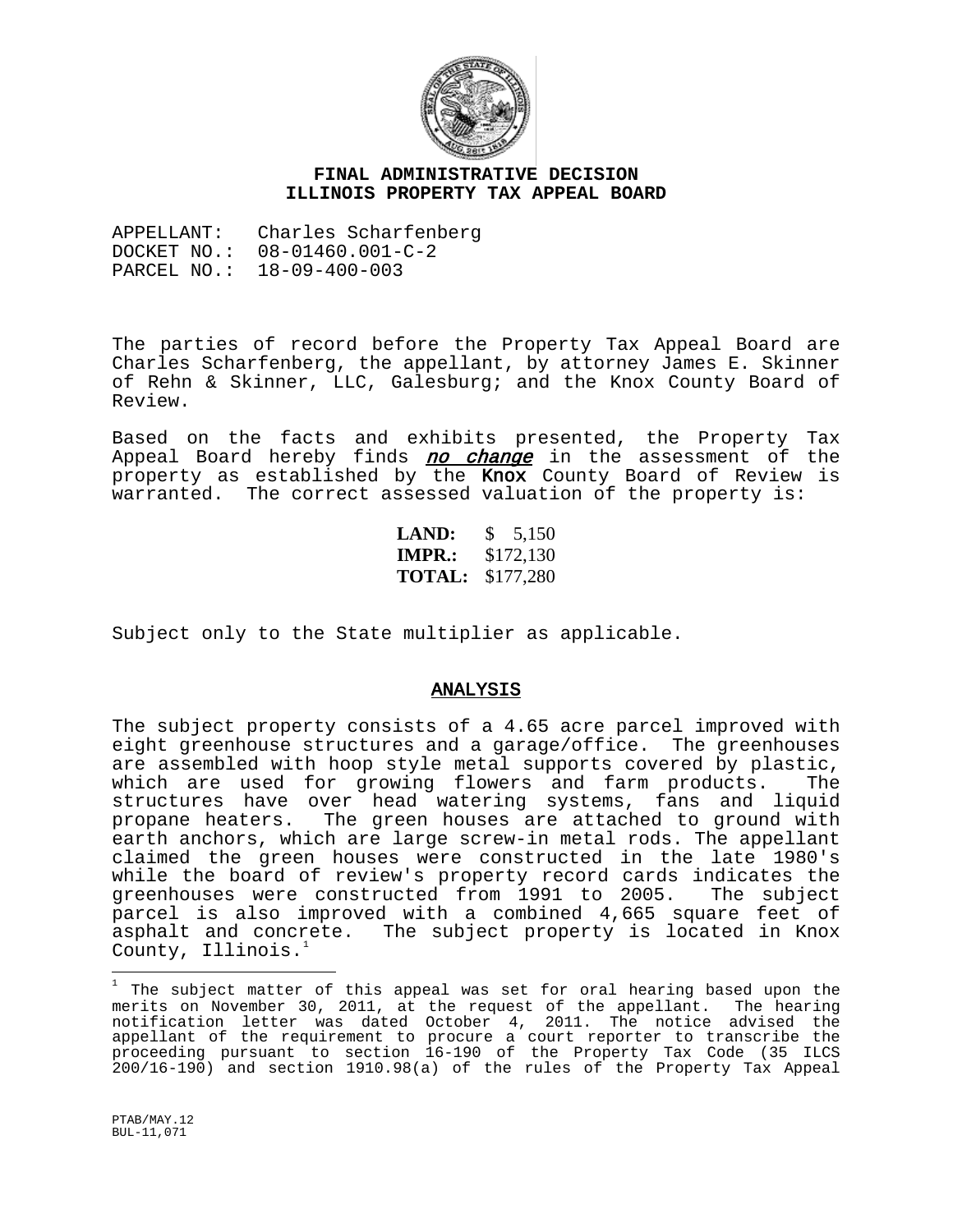The appellant submitted evidence before the Property Tax Appeal Board contending the assessment of the subject property was in<br>error. More specifically, the appellant arqued that the More specifically, the appellant argued that the greenhouse structures situated on the subject parcel do not have permanent foundations and should not be classified and assessed as real estate, but should be considered personal property and exempt from real estate taxation. In support of this claim, the appellant submitted two photographs depicting a typical greenhouse situated on the subject parcel. Additionally, the appellant cited section 1-130 of the Property Tax Code. (35 ILCS 200/1-30). As of the subject's January 1, 2008 assessment date, section 1-130 of the Property Tax Code provides in part:

The land itself, with all things contained therein, and also all buildings, structures and improvements, and other permanent fixtures thereon. . . and all rights and privileges belonging or pertaining thereto, except otherwise specified by this Code. Included therein is any vehicle or similar portable structure used or so constructed as to permit its use as a dwelling place, if the structure is resting on a permanent foundation. (35 ILCS 200/1-130), (Amended by P.A. 91-502, § 5, eff. Aug. 13, 1999.).

The appellant argued the greenhouses do not have permanent foundations, therefore cannot be assessed and taxed as real property.

The appellant also submitted correspondences from the Supervisor of Assessment(s) for the Illinois counties of Mercer, Hancock, McDonough and Henderson to further support the position that the greenhouses should not be assessed as real property. In summary, these assessment officials do not classify or assess greenhouses as real property. Mercer County: polyethylene greenhouses are not assessed as real property because they are not on any permanent foundation and are readily removable. Hancock County: hoop buildings are not assessed as real property. However, any concrete walls or floors will be taxed. McDonough County: we do not assess polyethylene greenhouses. Henderson County: I do not assess greenhouses that do not have a permanent foundation.

In the brief, the appellant argued the greenhouses can be easily moved by merely removing the outer shell and un-skewering the earth anchors from the ground. To support the proposition that the greenhouse building are not real property, the appellant cited the appellate court's holding regarding the definition of a permanent foundation in Christian County Board of Review v. <u>Property Tax Appeal Board</u>, 368 Ill.App. 3d 792 (5<sup>th</sup> Dist. 2006).

Board (86 Ill.Adm.Code §1910.98(a)). The appellant did not procure a court reporter to transcribe the hearing. Instead of dismissing the appeal pursuant to section 1910.69(d) of the rules of the Property Tax Appeal Board (86 Ill.Adm.Code §1910.69(d)), the parties to this appeal stipulated to have the Property Tax Appeal Board render a decision based on the evidence contained in the record. In order to clarify the evidence, both parties were allowed to file briefs to further outline their positions. This decision follows.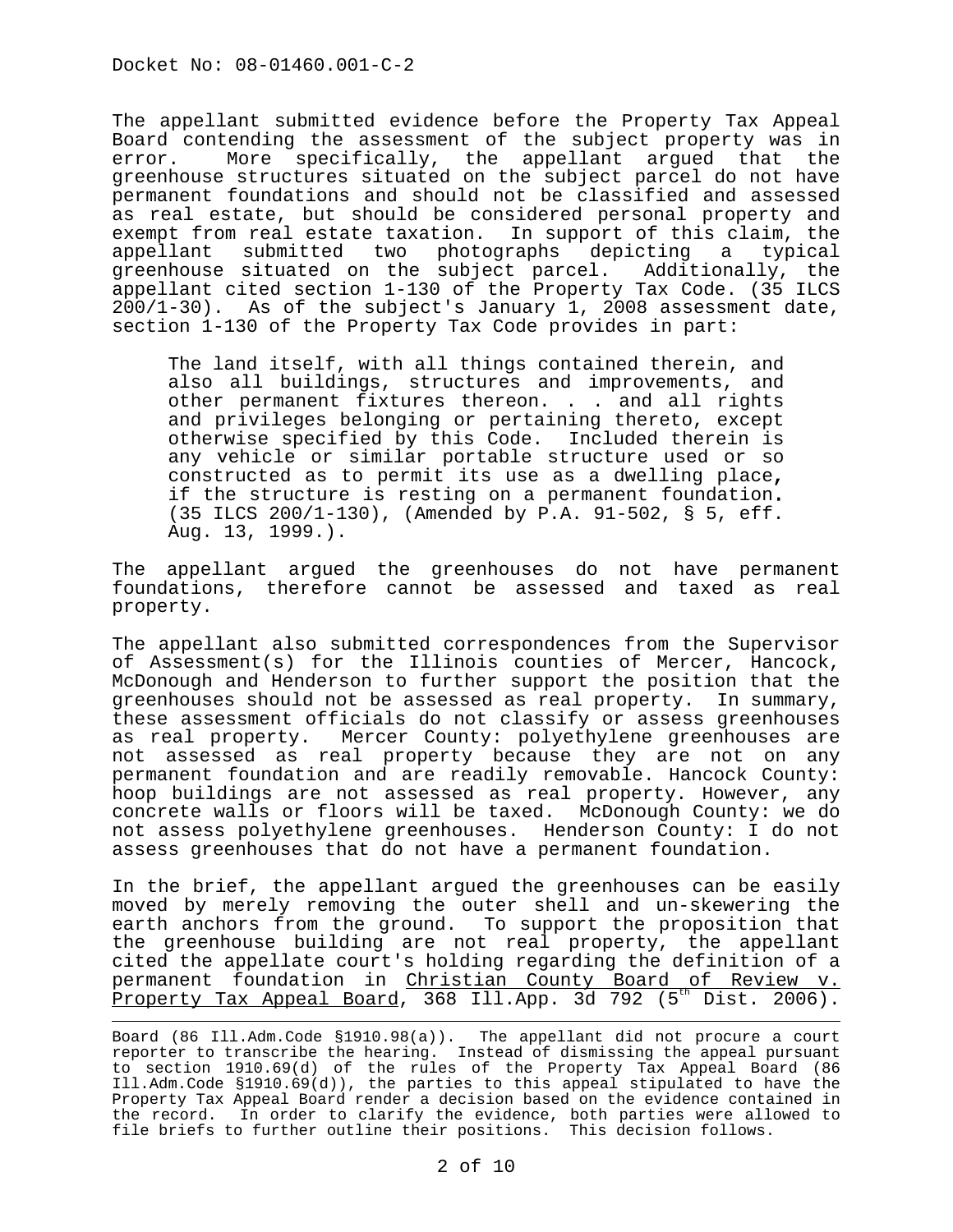The appellant argued the foundation language in the Code is not determinative; it is illustrative of the legislature's intent as to what should be taxed. In order to be determined a fixture the structure needs to be attached to the reality in a way which precludes its easy removal. Whether something is a fixture rather than a piece of personal property depends upon the nature of its attachment to the real estate, its adaption to and<br>necessity for the purposes for which the premises are devoted, and whether or not it was intended that the item should be considered to be part of the reality. (Nokomis Querry Company v.  $Dietl$ , 333 Ill.App.3d 480 (5<sup>th</sup> Dist. 2002)).

The appellant argued the greenhouse structures are akin to mobile homes which are in a mobile home park and are not taxed as realty. The appellant also argued the greenhouses are similar to moveable lawn sheds, which are not fixtures and should not be taxed as real estate.

With respect to the evidence submitted by the board of review, the appellant argued evidence as to other greenhouse structures does not provide significant evidence as the construction of the other greenhouses. The appellant alleges the type of green house is important as to their classification as real property. It is akin to storage buildings, some are affixed to the real estate by foundation or slab and some are moveable. The appellant reiterated the greenhouse structures are easily removable and should not be classified as real estate. The appellant argued the other greenhouses are of more permanent construction and are truly a building permanently affixed to the real estate. Based this evidence, the appellant requested the subject's improvement assessment be reduced to \$0.

The board of review submitted its "Board of Review Notes on Appeal" wherein its final assessment of the subject totaling \$177,280 was disclosed.

In support of the subject's assessment, the board of review submitted a letter addressing the appeal along with seven exhibits. (Exhibits 1 through 7)

Exhibit 1 is a sketch of the greenhouses situated on the subject parcel. The board of review claims each of the greenhouses are assessed on a per square foot basis upon their construction type. The board of review noted concrete and asphalt paving, along with a garage, are also part of the subject's assessed value.

Exhibit 2 is a copy of page 23 from the 2006 Components and Cost Schedules of the Illinois Real Property Appraisal Manual showing the cost range for greenhouses. The board of review argued none of the greenhouses are being assessed anywhere near the price shown in the manual.

Exhibits 3 through 7 are comprised of property record cards for other properties in Knox County that either still or did have greenhouses/nurseries on them of similar construction type as the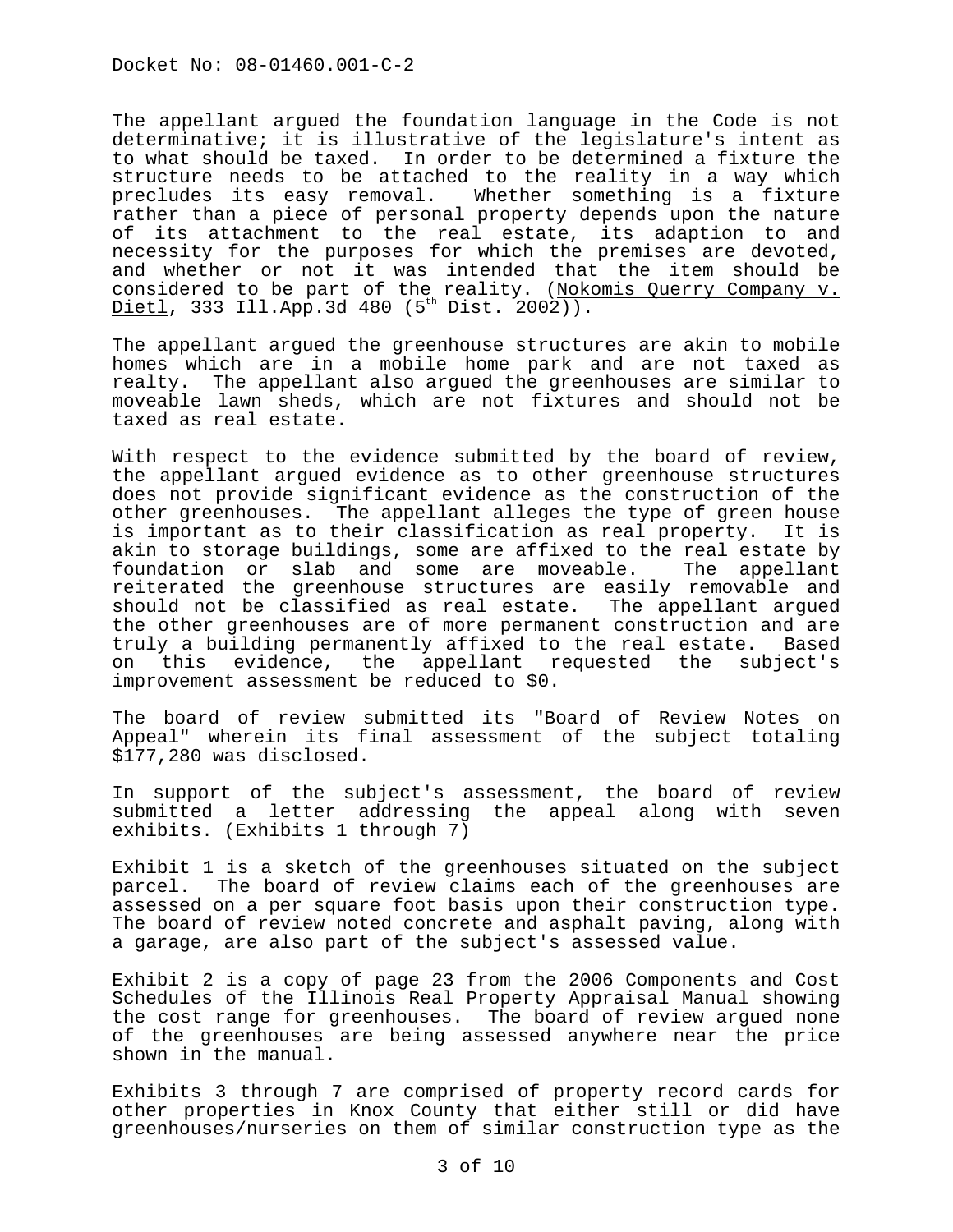subject. The board of review argued the property record cards show greenhouse structures have been assessed as real estate since the 1950's.

Exhibit 3 depicts 1,256 square feet of shed/greenhouses erected in 1952. The greenhouses contain 1,126 square feet and are of glass or fiberglass construction. Exhibit 4 depicts a 425 square foot greenhouse of unknown construction that was erected in 1952. Exhibit 5 depicts a greenhouse of unknown size or construction<br>that was erected in 1988. Exhibit 6 depicts a frame and Exhibit 6 depicts a frame and fiberglass greenhouse containing 1,320 square feet building area that was erected in 1988. Exhibit 7 depicts an 896 square foot nursery display building that was reportedly constructed in 1950.

In their brief, the board of review addressed the issue of "like properties" that were assessed as real estate prior to January 1, 1979. The board of review argued although other greenhouses may not be identical to the subject, they are "like properties". The board of review contends the greenhouses are permanent year round<br>fixtures. The board of review agreed the greenhouses are The board of review agreed the greenhouses are anchored to the ground with hoop framing bolted to the anchors. There are also 2 x 6 boards attached the entire interior of the structures. Some sides and roofs of the greenhouses are plastic membrane, but some fronts, sides and backs are made of fiberglass. The board of review argued the greenhouses do not have gravel floors, but concrete or asphalt sidewalks that run<br>through the middle and outside from greenhouse to greenhouse. In through the middle and outside from greenhouse to greenhouse. summary, the board of review contends that like kind property to that of the subject has been classified and assessed as real estate prior to 1979.

After reviewing the record and considering the evidence, the Property Tax Appeal Board finds it has jurisdiction over the parties and the subject matter of the appeal. The Board further finds the evidence in the record does not support a reduction in the subject's assessment.

The appellant contends the subject greenhouses have been<br>incorrectly classified and assessed as real property. The incorrectly classified and assessed as real property. appellant argued the greenhouses should be considered personal property, which is exempt from assessment and not taxed as real estate. The board of review contends the subject greenhouses are like kind to other greenhouses located in Knox County that were classified and assessed as real property prior to 1979. Therefore, the greenhouses should be classified and assessed as real property.

The Property Tax Appeal Board finds Illinois' system of taxing real property is founded on the Property Tax Code. (35 ILCS 200/1-1 et seq.) Section 1-130 of the Property Tax Code (hereinafter the Code) defines "real property" in pertinent part as:

The land itself, with all things contained therein, and also all buildings, structures and improvements, and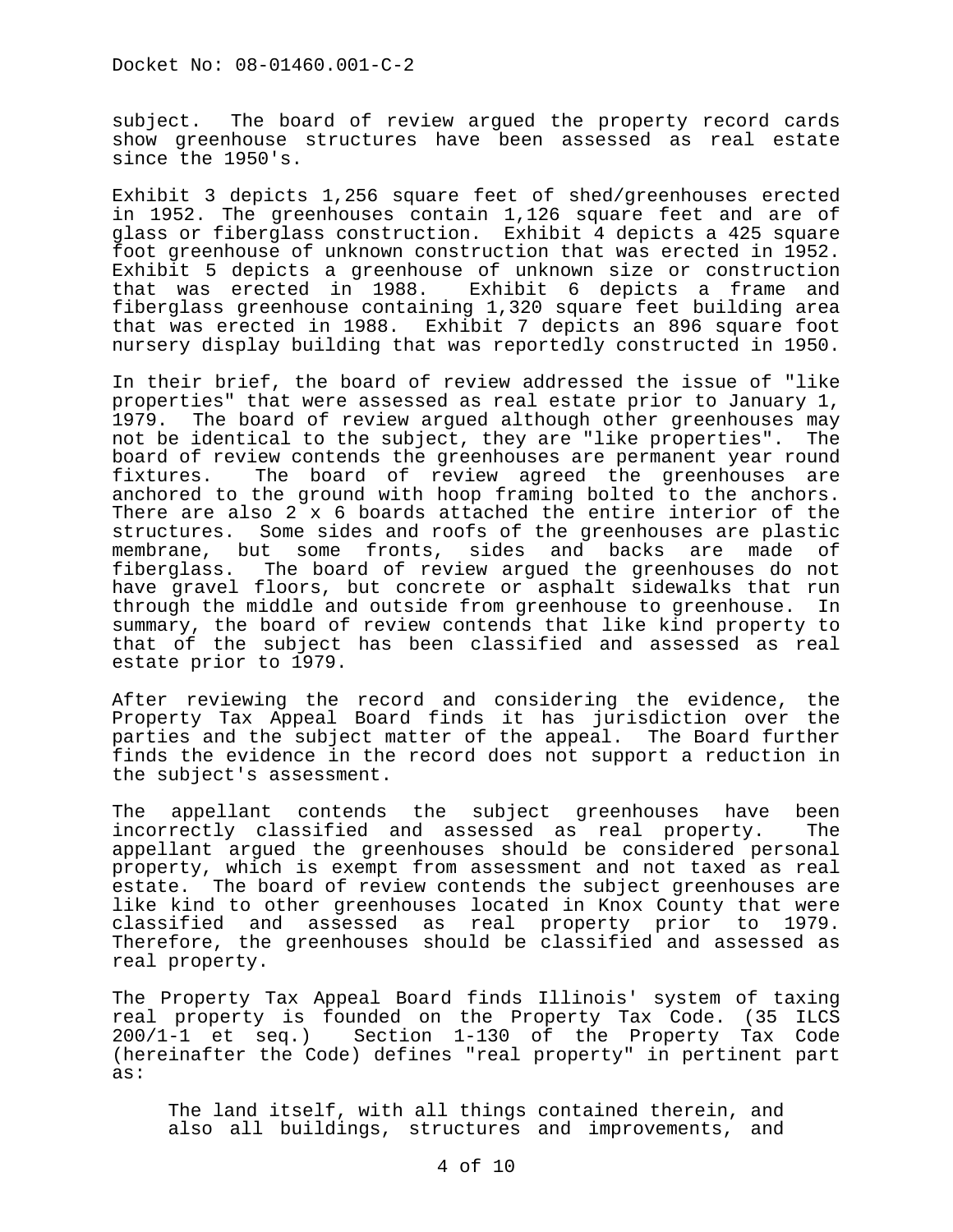other permanent fixtures thereon. . . Included therein is any vehicle or similar portable structure used or so constructed as to permit its use as a dwelling place**,**  if the structure is resting on a permanent foundation. (35 ILCS 200/1-130).

As an initial matter, the Board finds the appellant's contention that the subject greenhouses should not be assessed as real property because they were not placed on a permanent foundation to be unpersuasive and without merit. The appellant relied on section 1-130 of the Code (35 ILCS 200/1-130) in support of this claim. The Board finds this part of section 1-130 of the Code<br>does not support this proposition. The Board finds the does not support this proposition. "permanent foundation" language pertains to "any vehicle or similar portable structure used or so constructed as to permit its use as a dwelling". The board finds the structures that are the subject matter of this appeal are not vehicles or similar portable structures used or so constructed as to permit its use as a dwelling (emphasis added). The structures are use as greenhouses to grow flowers and farm products.

As a general proposition, except in counties with more than 200,000 inhabitants that classify property for taxation purposes, each tract or lot of property is to be valued at 33 1/3% of its fair cash value. (35 ILCS 200/9-145).

Of further importance to this appeal is the following passage from the Illinois Constitution, which states:

On or before January 1, 1979, the General Assembly by law shall abolish all ad valorem personal property taxes and concurrently therewith and thereafter shall replace all revenue lost by units of local government and school districts as a result of the abolition of ad valorem personal property taxes subsequent to January 2, 1971. . . . Ill.Const. 1970, art.IX, §5(c).

As mandated by the above excerpt from the Constitution of 1970 the General Assembly enacted the Illinois Replacement Tax Act (Ill.Rev.Stat.1979, ch.120, ¶499.1, now codified at 35 ILCS 200/24-5) to replace the revenues lost by the abolition of the personal property tax. Also known as the "Freeze Act", the statute was amended in 1983 to add a prohibition against the reclassification of property of like kind acquired or placed in use after January 1, 1979. Oregon Comm. School Dist. v. Property Tax Appeal Board, 285 Ill.App.3d 170, 176 (2<sup>nd</sup> Dist. 1996); <u>People</u> ex rel. Bosworth v. Lowen, 155 Ill.App.3d 855, 863-864 (3<sup>rd</sup> Dist. 1983). Section 24-5 of the Code now provides in part that:

Ad valorem personal property taxes shall not be levied on any personal property having tax situs in this State. . . No property lawfully assessed and taxed as personal property prior to January 1, 1979, or property of like kind acquired or placed in use after January 1,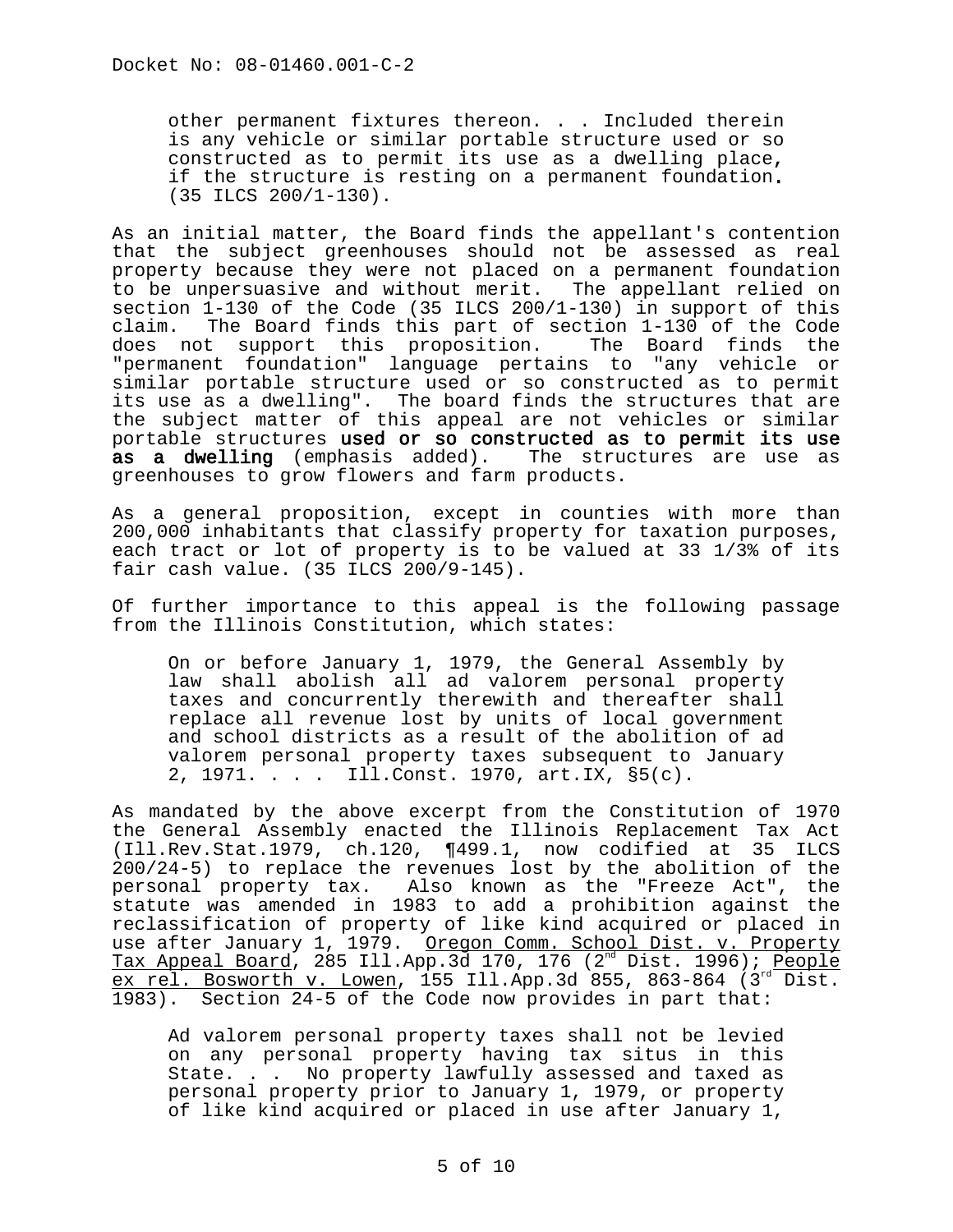1979, shall be classified as real property subject to assessment and taxation. No property lawfully assessed and taxed as real property prior to January 1, 1979, or property of like kind acquired or placed in use after January 1, 1979, shall be classified as personal property.

The legislature's intent in passing this provision of the Replacement Tax Act was to "freeze" classifications of property to their pre-January 1, 1979, classifications. Property that was lawfully classified as real property or personal property before January 1, 1979, cannot be reclassified as personal property or real property after that date. Central Illinois Light Co. v.<br>Johnson, 84 Ill.2d 275 (1981); People ex rel. Bosworth v. Lowen, Ibs Ill.App.3d 855 (3<sup>rd</sup> Dist. 1983). As a result, the classification of property as either real or personal prior to January 1, 1979, controls the status of property after January 1, 1979. Central Illinois Light Co. v. Johnson, 84 Ill.2d 275 (1981).

The Property Tax Appeal Board finds the taxpayer has the burden of proving that property is exempt under section 24-5 of the Code and proving that such property was lawfully assessed and taxed as<br>personal property prior to January 1, 1979. Trahraeg Holding personal property prior to January 1, 1979. Corp. v. Property Tax Appeal Board, 204 Ill.App.3d 41, 43  $(2^{nc}$ Dist. 1990). However, if the taxpayer meets this burden, the property must be classified as personal property without resorting to any other method of classification. <u>Trahraeq</u> Holding Corp. 204 Ill.App.3d at 43; Oregon Comm. School Dist. v. Property Tax Appeal Board, 285 Ill.App.3d 170, 176  $(2^{nd}$  Dist. 1996).

The court in County of Whiteside v. Property Tax Appeal Board, 276 Ill.App.3d 182 (3<sup>rd</sup> Dist. 1995) considered the criteria used by the Property Tax Appeal Board in determining whether certain items of machinery and equipment put into service after 1979 was "of like kind" to pre-1979 personal property. The court stated "any common sense construction of the term like kind would require substantial similarities between pre-1979 and post-1979 equipment." County of Whiteside 276 Ill.App.3d at 186. The court concluded the factors relied upon by the Property Tax Appeal Board were sufficient to establish a like kind relationship. The factors relied upon by the Property Tax Appeal Board in that appeal included: (1) performance of the same function; (2) production of the same product; (3) similar portability and manner of attachment; and (4) that the new equipment replaced the existing equipment. Id.

The court in Oregon Comm. School District v. Property Tax Appeal Board, 285 Ill.App.3d 170 (3 $^{rd}$  Dist. 1996), further discussed the workings of the Freeze Act. The court noted the Freeze Act also provides that the classification is frozen only if it was lawfully made. The court further stated that it is unlawful for an assessor to exempt one kind of property while classifying the same kind of property in the same district as nonexempt.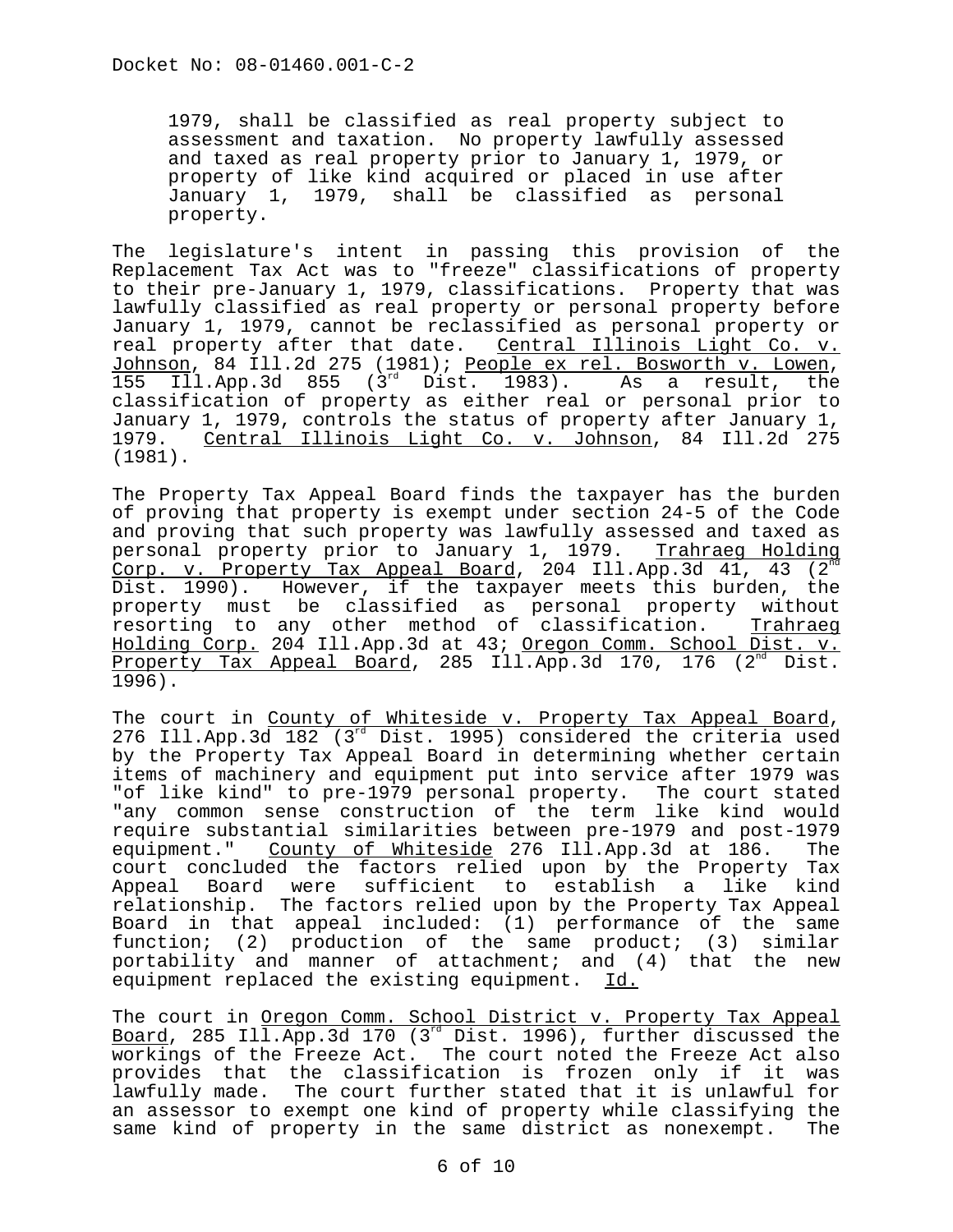court further recognized that Article IX, section 4(a) of the Illinois Constitution states that, "taxes upon real property shall be levied uniformly by valuation ascertained as the General Assembly shall provide by law." The court further noted the Illinois Supreme Court explained that:

The principle of uniformity of taxation requires equality in the burden of taxation. [Citation.] This court has held that an equal tax burden cannot exist without uniformity in both the basis of assessment and in the rate of taxation. [Citation.] The uniformity requirement prohibits taxing officials from valuating one kind of property within a taxing district at a certain proportion of its true value while valuating the same kind of property in the same district at a substantially lesser or greater proportion of its true value. [Citation omitted.]

The court concluded that an assessment of taxes on property is not lawful if it creates a "substantial disparity between similar properties or classes of taxpayers." Oregon Comm. School District v. Property Tax Appeal Board, 285 Ill.App.3d 170, 178<br>(3<sup>rd</sup> Dist. 1996); Moniot v. Property Tax Appeal Board, 11  $(3^{rd}$  Dist. 1996); Moniot v. Property Tax Appeal Board, Ill.App.3d 309 (3rd Dist. 1973).

The court in Oregon found that the Freeze Act contains no language indicating that the like kind comparison of machinery and equipment is limited to property located at one plant or at the same location. Oregon Comm. School District v. Property Tax Appeal Board, 285 Ill.App.3d at 180-181. The court also found that the legislative history of the Freeze Act indicates that the purpose of the like-kind provision was to continue the assessment<br>practices of assessors in their respective counties. Id. practices of assessors in their respective counties.

When a county's pre-1979 method of classifying property as real or personal can be ascertained, that practice must be applied to property acquired in the same county after January 1, 1979. Oregon Comm. School District v. Property Tax Appeal Board, 285 Ill.App.3d at 182.

With these assessment and classification principles in place, the Property Tax Appeal Board finds the subject property was correctly classified and assessed as real property. The primary issue before this Board is whether the greenhouses are to be classified and assessed as real property. As previously stated, Section 1-130 of the Code defines "real property" in pertinent part as:

The land itself, with all things contained therein, and also all buildings, structures and improvements, and other permanent fixtures thereon. . . . (35 ILCS 200/1- 130).

The Property Tax Appeal Board finds that the evidence (property record cards) provided by the Knox County Board of Review was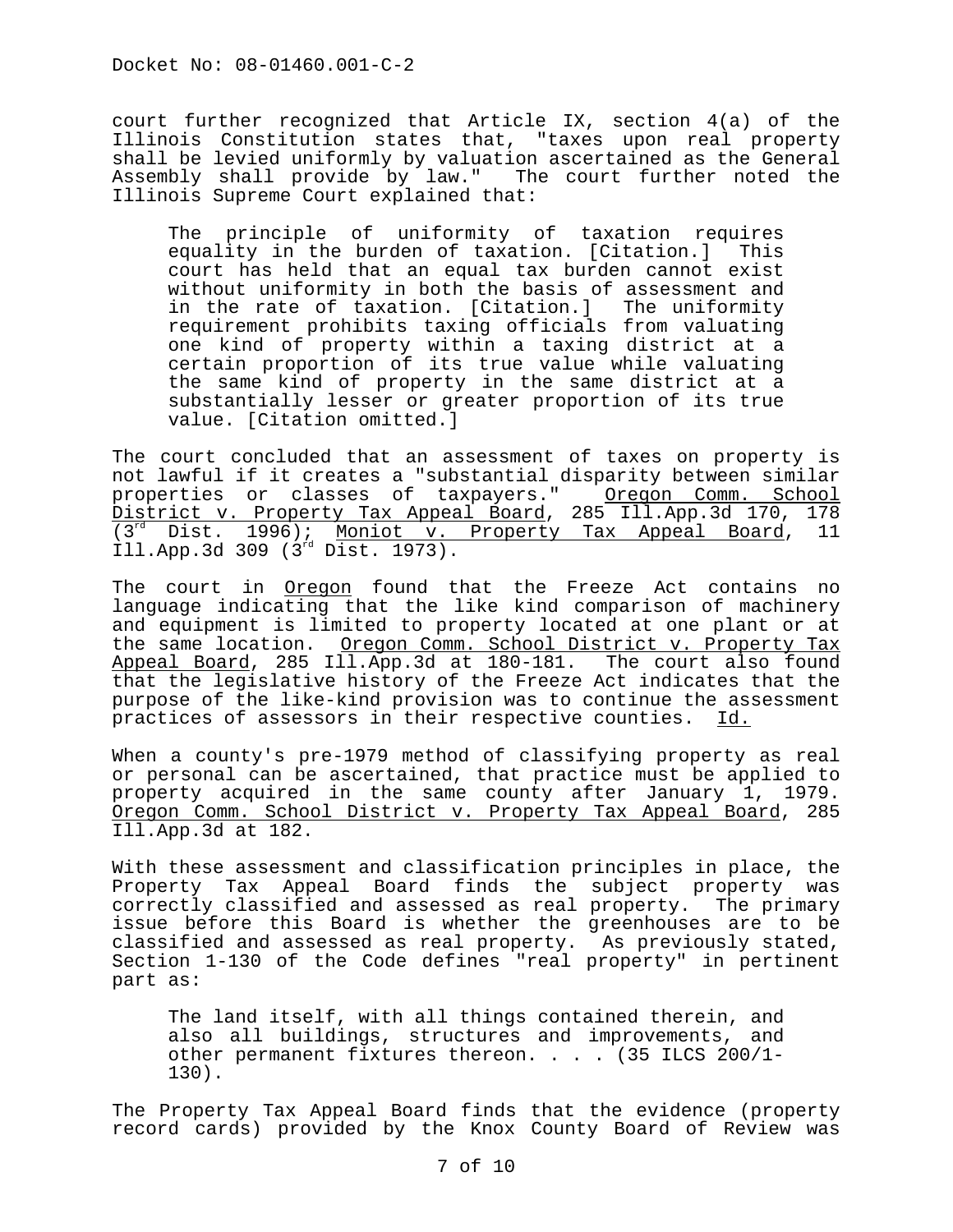that like kind greenhouses located Knox County had been classified and assessed as real estate since at least 1952. (See board of review Exhibits 3 and 4). The appellant provided no credible evidence to refute this contention. Instead, the appellant to some extent challenged the like kind nature of the<br>other greenhouses submitted by the board of review. The Board other greenhouses submitted by the board of review. finds the two other greenhouses detailed on this record that were lawfully assessed as real property prior to 1979 sufficiently establishes "like-kind" to support the conclusion the subject greenhouses should be classified and assessed as real property pursuant to the dictates of section 24-5 of the Property Tax Code. (35 ILCS 200/24-5). The Board finds the structures situated on the subject parcel perform the same basic tasks used for growing flowers and farm products inside of greenhouses.

In summary, the Board finds greenhouses in Knox County that are used for growing flowers and farm products are lawfully and uniformly assessed as real property. As a result, the Property Tax Appeal Board to the finds the greenhouses situated in the subject parcel are like kind properties that should have the same classification for real property assessment purposes as required by uniformity clause of the Illinois Constitution of 1970 and section 24-5 of the Property Tax Code which provides in part that:

No property lawfully assessed and taxed as real property prior to January 1, 1979, or property of like kind acquired or placed in use after January 1, 1979, shall be classified as personal property.

As a final point, the Board further finds the appellant did not challenge the estimated market value of the subject property as reflected in the assessment. Based on this record the Board finds the subject's total assessment is not illegal or excessive as of January 1, 2008.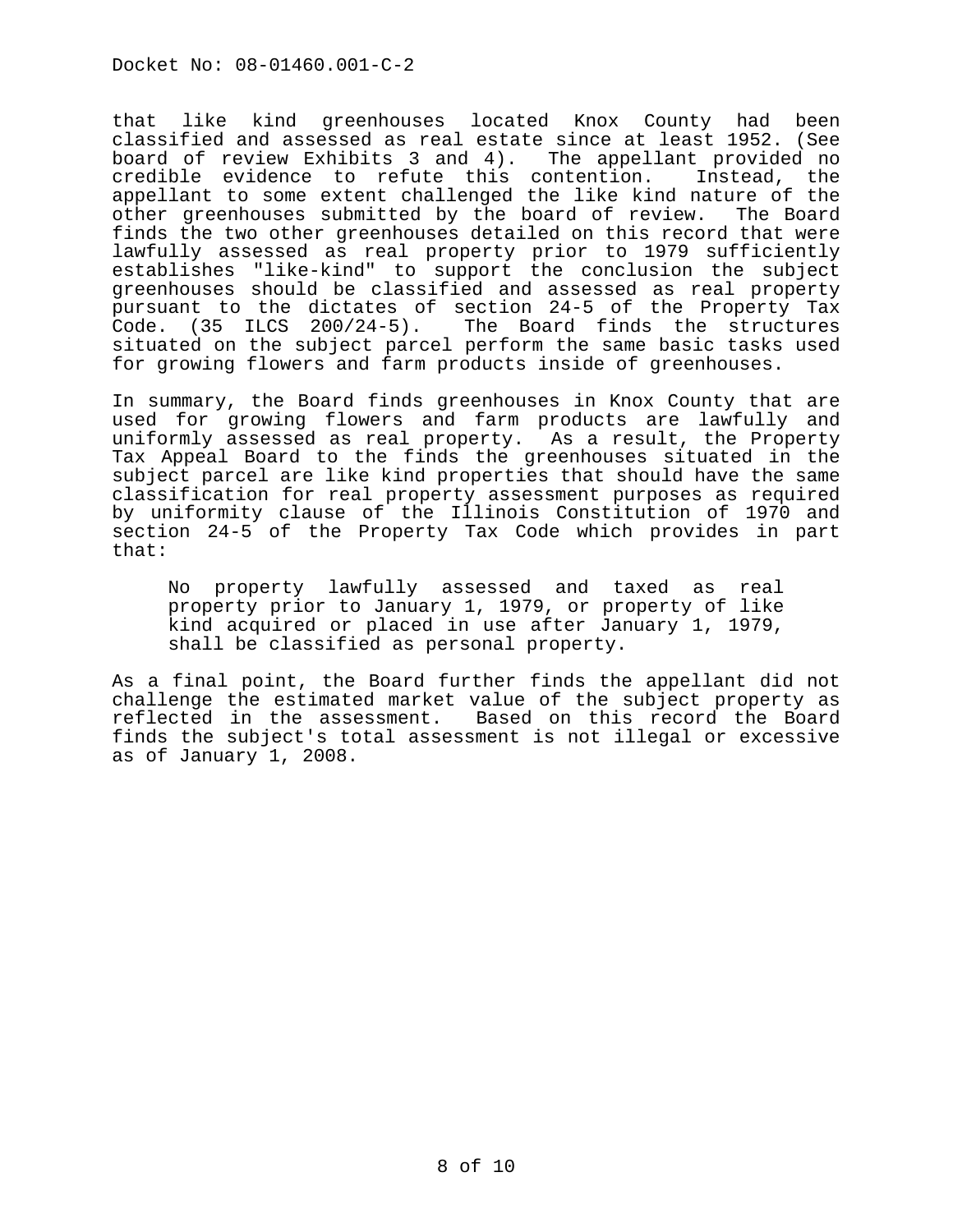This is a final administrative decision of the Property Tax Appeal Board which is subject to review in the Circuit Court or Appellate Court under the provisions of the Administrative Review Law (735 ILCS 5/3-101 et seq.) and section 16-195 of the Property Tax Code.

Sandol R. Criet

Chairman

Mais Il hive

DISSENTING:

## C E R T I F I C A T I O N

As Clerk of the Illinois Property Tax Appeal Board and the keeper of the Records thereof, I do hereby certify that the foregoing is a true, full and complete Final Administrative Decision of the Illinois Property Tax Appeal Board issued this date in the above entitled appeal, now of record in this said office.

Date: May 18, 2012

leen Castrovillari

Clerk of the Property Tax Appeal Board

## **IMPORTANT NOTICE**

Section 16-185 of the Property Tax Code provides in part:

"If the Property Tax Appeal Board renders a decision lowering the assessment of a particular parcel after the deadline for filing

Member Member

Member Member